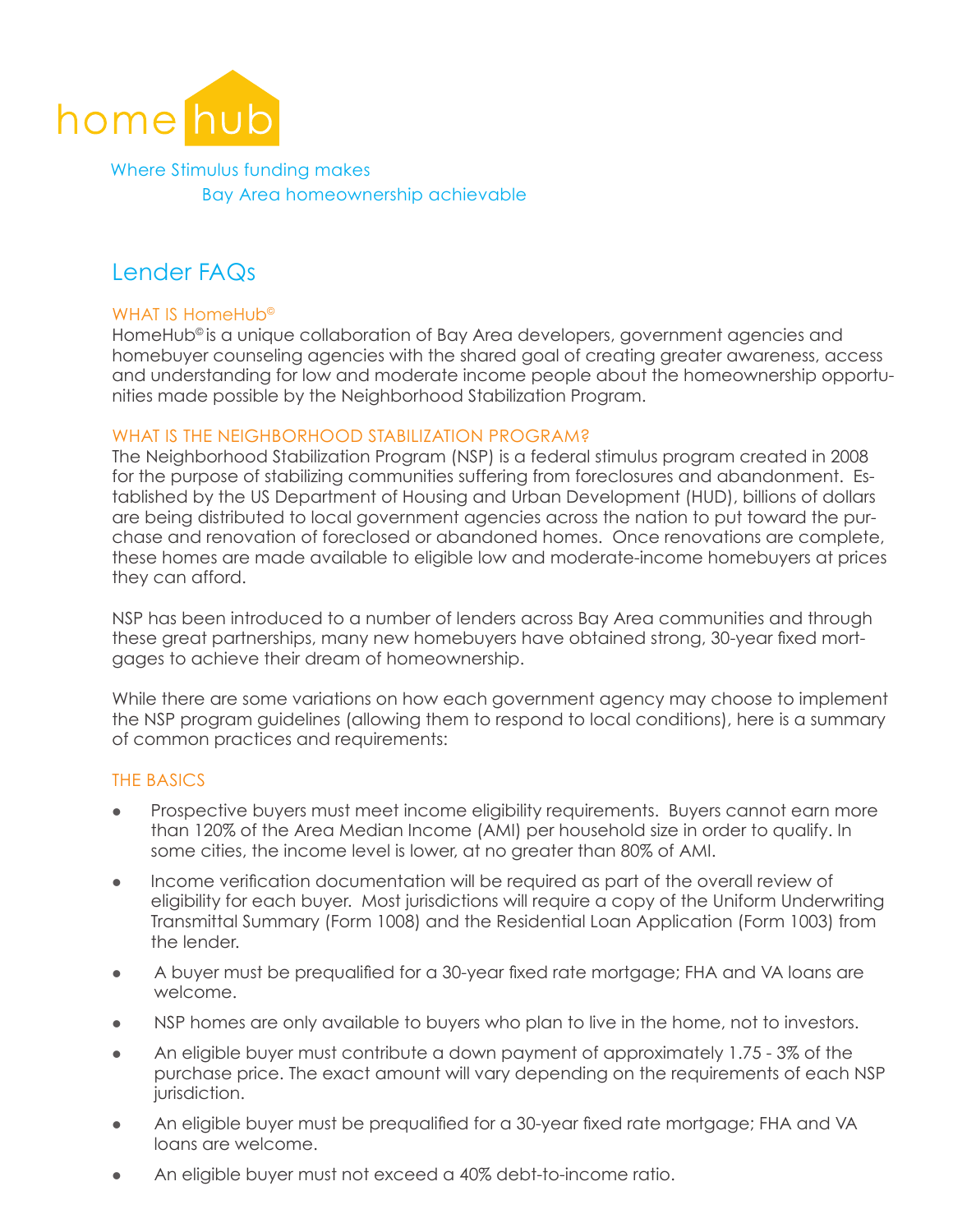

Where Stimulus funding makes Bay Area homeownership achievable

page 2 Lender FAQs

• NSP down payment and closing cost assistance is available to buyers in many areas.

# Affordability Requirements

One of the obligations for the Neighborhood Stabilization Program is that eligible homebuyers comply with affordability requirements. Depending on the NSP implementation practices in each area, these affordability requirements can be met in a variety of ways.

To learn more:

- l Contact a participating Developer in your area. Each Developer can share information specific to the NSP affordability requirements that buyers must work within for their homes for sale.
- Contact a participating Real Estate Professional in your area. They have worked with the NSP program requirements and are eager to help you with your buyers.

#### NSP Loan Resources

In many areas, the Neighborhood Stabilization Program offers a "silent second mortgage" assistance loan" to buyers, which means

1) the loan is subordinate to the first mortgage and

2) while interest accrues on the loan, no interest payments are required to be made by the buyer during the term of the loan. In most cases, a portion of this second loan can be used to cover closing costs. In most cases, this loan can be no more than 3% of the purchase price of the property.

- A government agency providing the NSP mortgage assistance loan is responsible for preparing the 2nd mortgage documentation and sending this documentation to the title company.
- Some cities and counties require that buyers enter into a resale restriction agreement. The government agency is responsible for preparing this agreement and sending the documentation to the title company.

## How to get involved?

Most Bay Area government agencies have a list of preferred lenders they have worked with on various housing initiatives. If you are not already a preferred lender and would like to become a preferred lender for the NSP program, please contact a participating NSP Government Agency in your area.

You do not need to be on a preferred lender list in order to participate. However, it is important to work with the government agency, the developer or the listing agent to ensure that your institution's underwriting guidelines can support the program requirements prior to working with NSP clients.